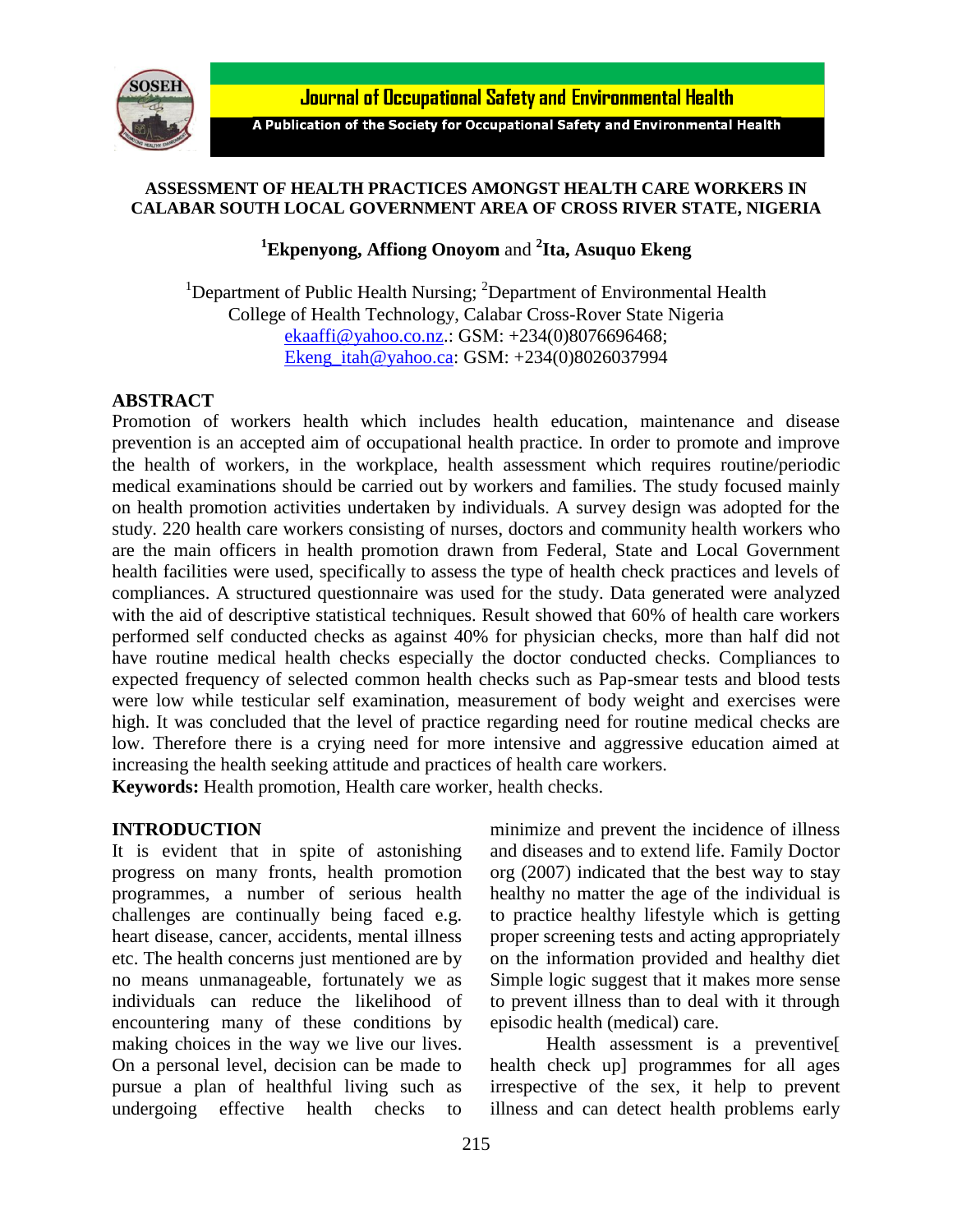before they become serious and also help make appointments for any follow up care or treatment. A preventive service might be a test, or an advice from doctor. Preventive service includes the following: Tests (also called screenings) to check the general health or the health of certain parts of the body. Regular measurement of weight, cholesterol levels and blood pressure, advice about diet, exercise, tobacco, alcohol and accident prevention, immunization(shots) for both adults and children, special tests at certain times in life, such as during pregnancy and after fifty years of age, also included are: Head to toe physical examination, immunization(shots),laboratory tests, examination of the eyes, growth and development check, hearing check, examination of the mouth, nutrition check (Eating habits),Health information, other checks needed, special teenage health education and teen pregnancy services.

Health checks according to Akubue (2000), is checking your health to ensure that you are in good health. For this to be effective, the checks must be regular which may be monthly, yearly or every 3 to 5 years as expected by the type of health check. The forms of Health checks are many and varied. According to World Health Organization (1992) such actions may be taken by and/or on behalf of individuals and groups to create living condition which are conducive to health and the achievement of healthy lifestyles. An individual may carry out the check on himself or herself on a regular basis for example a man or woman may check his or her breast for a lump or test the blood sugar level, another form of health check is when a person goes to doctor for medical checkup not related to any illness. Bellah [1993] advocated that Health care maintenance is the investment in routine examinations and self-examination and regular checkups are important for early detection. The sixth global conference on health promotion held in Bangkok as cited in

the Federal Ministry of Health National health policy (2006) refined Health promotion as the process of enabling people to increase control over their health and its determinants, and thereby improve their health .It is the core function of public health and contributes to the work of tackling communicable and non communicable diseases and other threats to health. It therefore shows that it involves a multidisciplinary application of skills and roles of a wide range of field staff within health and other services such as nurses, doctors, teachers etc. Participation of the people and their communities in improving and controlling the conditions for health is a core principle in health promotion.

Different types of health checks are advocated for individual, families and the entire community for adequate prevention, maintenance and promotion of health as such Moronkola (2003) emphasized on healthy living that respect for high standard is the requisite of model citizen. On the analysis of types of Health checks, according to Family doctor org (2007) report services for healthy living, adult women: should have their weight, blood pressure and cholesterol levels checked regularly. they should have pap smear test at least yearly to screen for cervical cancer starting at age 21 or approximately 3 years after they have sex for the first time. After the age of 40 women should have a mammogram every 1 to 2 years to screen for breast cancer .At the age of 50 ,they should also be tested for colorectal cancer. These are routine tests that everyone should have. Adult men: should also have their weight, cholesterol level and blood pressure checked regularly. Men over 50 should be tested for colorectal cancer. This is a routine test that everyone should have. Bellah (1993) in his clinical health issue handbook stated that Health care maintenance is the investment in routine examination and screening studies for the prevention of early detection, the concept of keeping healthy by regular checkups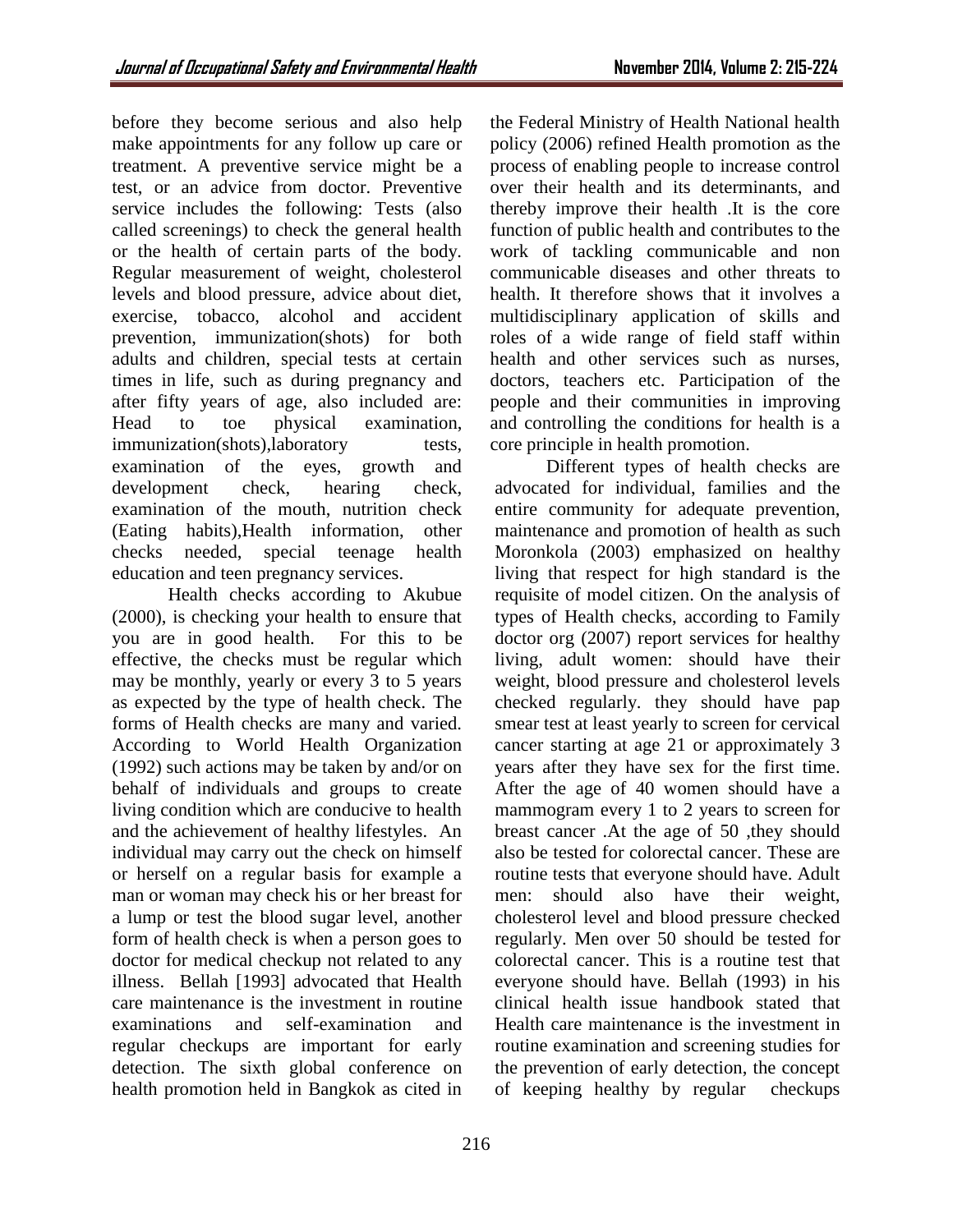instead of just treating diseases once they become symptomatic has changed the approach to health care. Varying guidelines has been established by medical organization and the general recommendations are listed below:

Blood check - every 2 years. Cholesterol screening- every 5 years beginning in the 20s.Pap- smear- every year once sexually active if three consecutive normal tests every 2 to 3 years. Breast self examination-monthly from the age of 18Clinical Breast Examination- every 3 years then yearly after 39 Mammography- baseline study at age 35 to 40 years every 2 years from 41 to 50 then yearly. Testicular self Examination- yearly from the age of 18 Stool test for blood –yearly starting at age 50 Endoscopes of distal colon –every three years starting at age 50. Akubue (2000) also analyzed types of health check to include activities to be carried out by individual on himself or herself or on another person, or in a medical laboratory by a medical laboratory scientist and those to be conducted by a doctor with laboratory tests carried out in a medical laboratory by scientist. Compliance is a complex behavioural process influenced by the environments in which patients live, health care providers practice and health care systems delivery of care (Ahmed,2003).The rational for enhancing compliance is based on the premise that an individual will stay well if the physicians, other health care providers and health care organization make appropriate recommendation providing the individual has requisite knowledge ,motivation, skills and resources to follow recommendation (Bassavanthappa, 2005). A report from American Heart Association (2001) stated that many studies show a decrease in compliance over time.

Health is the backbone of all human activities and the source of all achievements, without good health life becomes meaningless, unproductive, drab, painful and a source of anxiety. Health is regarded by WHO (1986) Ottawa charter as a fundamental human right and correspondingly all people should have access to basic resources for health. For individual and groups to have better health status, they must be health informed and empowered to use health information they have to exhibit positive health attitude and behaviour (Ademuwagun 2004). A comprehensive understanding of health implies that all system and structures which govern social and economic conditions and physical environment should take account of the implication of their activities in relation to their impact on individual and collective health and wellbeing.

Health promotion activities in clinical practice include behaviour modification, counseling to reduce risk factors and screening for preventable diseases (Iyaniwuri 2004). Health assessment is a mean to an end, an approach to maintaining or improving health as well as managing signs and symptoms for example the benefits of prevention and treatment for patients with cardiovascular disease, stroke, heart attacks and other associated risk factors are abundantly clear and according to world health report (2002)simple cost effective public health measures could lengthen the average human life span by 5-10 years hence the need for assessing the practice of health assessment among health care workers in Calabar South local government area of Cross River State Based on this, since the overall goal of occupational health practice is promotion of workers health which can be done collectively or individually, in order for health workers to promote the health of the community, they are expected to promote their own health acting as models by undergoing health checks and by so doing perceive the situation, using personal experience so as to be able to put into practice and advice other people in the community.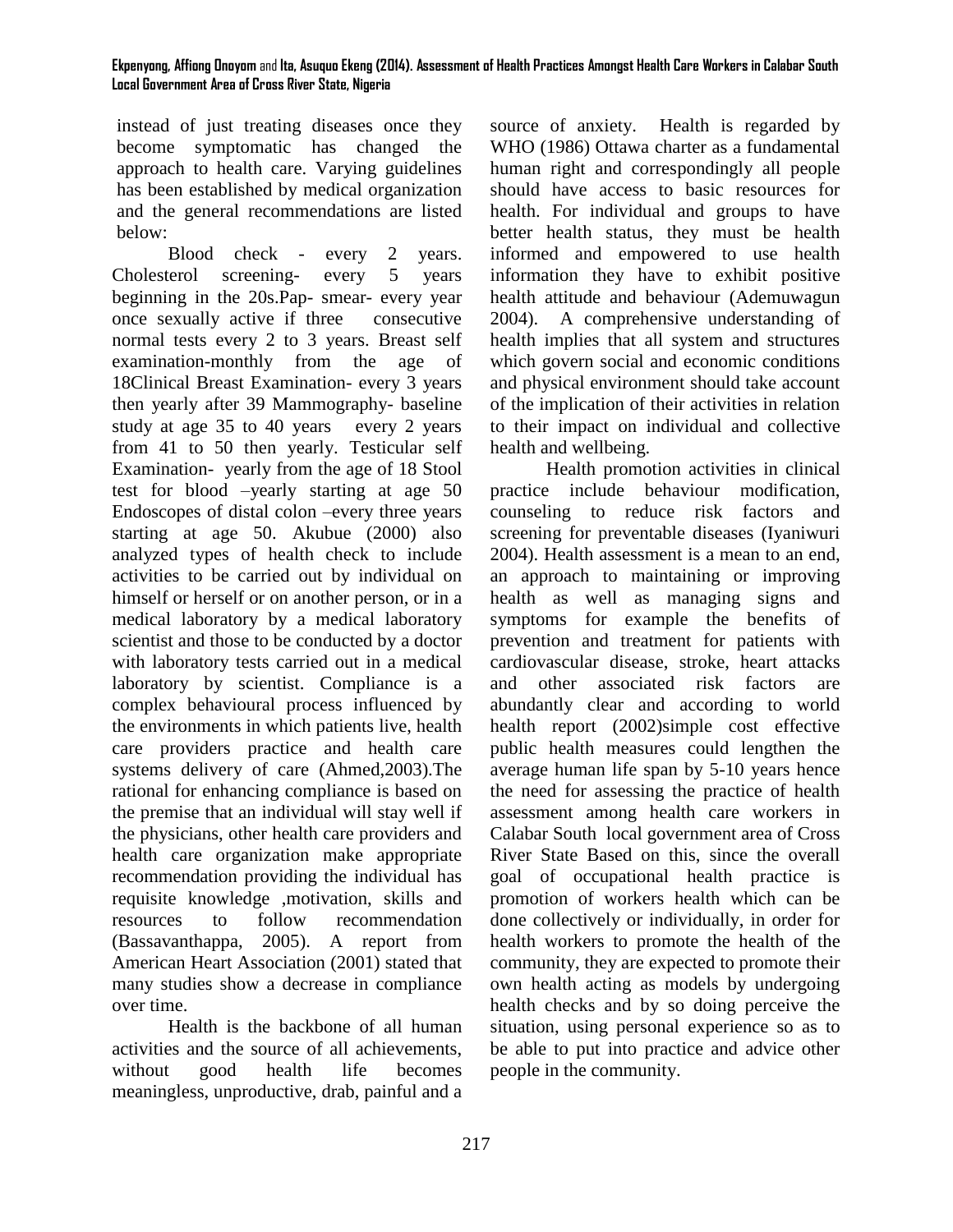Everybody desires and deserves good health; however it is rather difficult to reach our target of good health without personal efforts. Occupational diseases and injuries are among the five leading causes of mortality and morbidity in United States and in most countries, ill health impact on a person's quality of life and their ability to participate productively in the labour force (Australian institute of health and welfare, 2006) also International Labour Organization (ILO) estimates that the world work force suffers more than one million accidents every year and these cause permanent disabilities and economic losses amounting for more than 6% of national income and over two million people are killed by their work every day. World Health report (2002) indicated the 10 top risk factors accounting for about 40% of the 56 million death in the world each year are high blood pressure, high cholesterol and obesity, also as people advance in age, their health is one of the factors that may influence decisions about their participation in labour force, there is often an increase in number of long term conditions as overweight and obesity, inadequate physical activity, cardiovascular disease which increase the risk of health, thus the incidence and severity of some of diseases and illness can be significantly lowered by reducing contributing risk factors, work processes and operations carried out in almost every human field of endeavor involve one or more potential threats to the health and safety of the workers (Ladou 2007) generally many health workers do little or nothing to monitor their health or take steps to prevent ill health, always living in illusion of good health. It is now known and accepted that this is not enough if good health and long life expectancy must be maintained (Akabue, 2000) moreover literature is dominated by reports of patients/clients practices of health checks and lack of empirical data on practices by health care workers hence the need to evaluate the practices of health assessment

amongst health workers who spent most of their time with patients/clients enhancing their medical care and health supports

The broad aim of this study was to evaluate the practice of health assessment (health checks) towards health promotion amongst health care workers in Calabar South local government area of Cross River State. Specific objectives were to identify the types of health assessment undertaken by health care workers; and assess the health care workers compliance to frequency of selected health checks practiced. It is hoped that the research findings will assist in identifying areas of problems affecting the practice of routine health checks towards promoting health. Findings will also assist in the organization of health services to improve personal and community health through well laid out and informed programmes and also restructuring in health workers services for the benefit of themselves and also essential for educational, social and economic environment required to support and practice health promotion. The study was limited to only health care workers within the six health care facilities selected out of nine health care facilities in Calabar South Local Government area of Cross River State.

# **MATERIALS AND METHODS**

The study is a descriptive study using cross sectional design.220 health care workers were selected from six health facilities consisting of primary, secondary and tertiary health facilities in the state using multi stage sampling techniques. The facilities included NYSC clinic, Henshaw town ,Ekpo Abasi, Anantigha Health centres which are all community based institution providing primary health care services, General hospital (secondary facility) and Neuropsychiatric hospital(tertiary institution). Data were collected through the use of structured questionnaires drawn from selected health checks lists consisting of thirty five items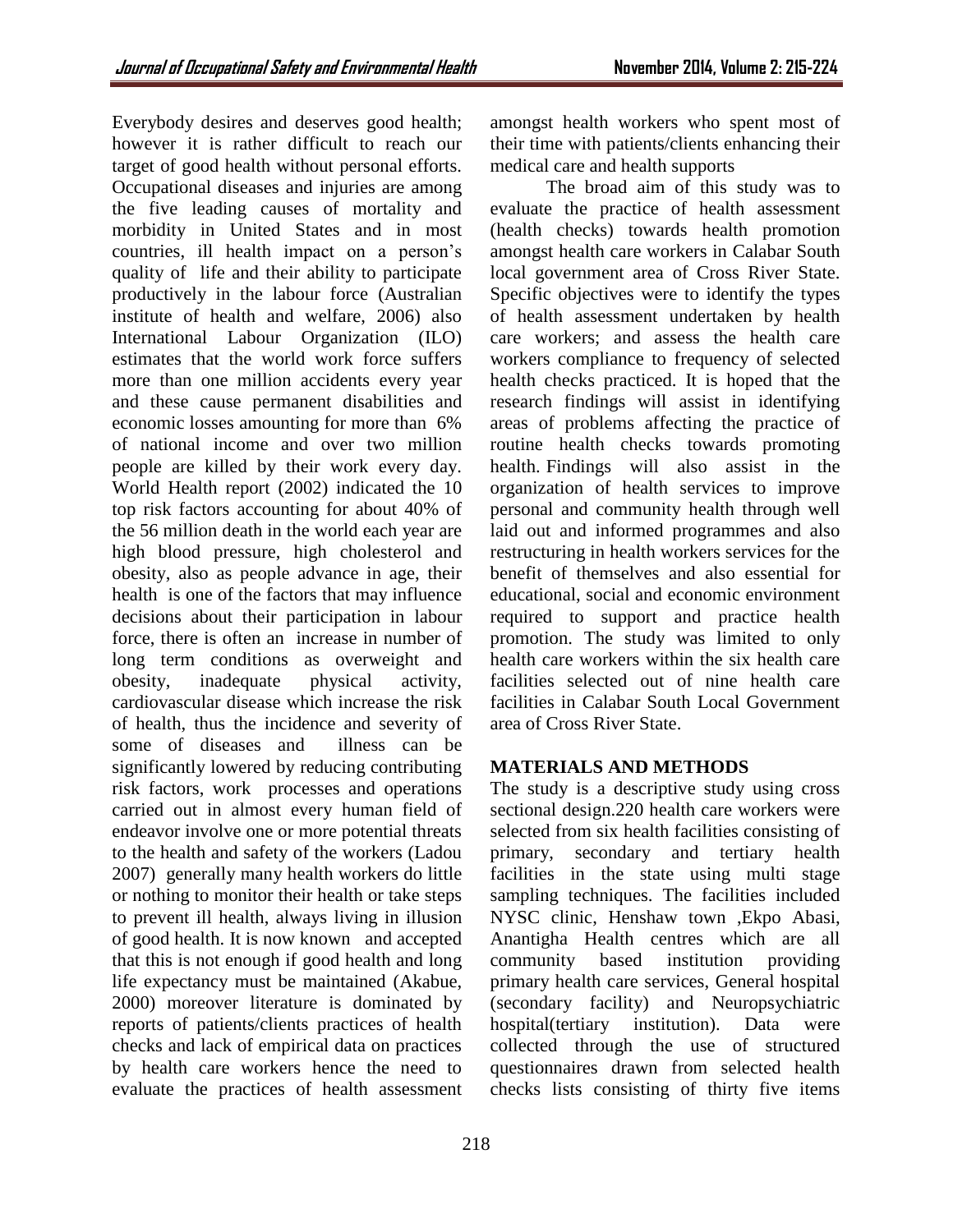which was sub divided into three sections. Section A consists of socio demographic data, section B on practices of health checks while section C on compliances to selected health checks. Test retest method was used to test the reliability of the instrument using 10 health care workers drawn from Lawrence Ene's hospital and a reliability coefficient of 0.78 was obtained which was considered satisfactory. Ethical approval was obtained from Cross River State research ethics committee Calabar. The completed questionnaires were coded and analysed using descriptive statistics (percentages).The data was analysed using SPSS version 18.

### **RESULT AND DISCUSSION**

A total of 220 (73%) questionnaire out of 300 questionnaires were used for descriptive analysis pertaining to the study, out of which 80 (27%) accounted for attrition (i.e., 27 questionnaires were not returned while 53 were not properly completed). Analyses of the returned data are presented in Table 1.

Results showed that majority 160 (72.7%) of the respondents were females; ages ranging from 34 to 59 years with the greater proportion 88(40%) between 40-49 years (mean ages of 41.51 and standard deviation of 7.56). Majority were married (54.5%) and Christians(90.1%), with diploma and bachelor's equally acquired 28.6% each, nurses form the majority 63.25% within the rank of assistant directors of nursing and mostly 74.5% reside in hospitals.

Table 2 indicated that Health care workers undergo self conducted health checks more than physician conducted health checks. The Table showed the different, health checks and frequencies for self conducted health checks and physician conducted checks with the percentages in parenthesis. Health workers practiced more self checks (60%) than physicians' checks (24%).

Table 3 shows that Health care workers comply with the expected frequency of selected health checks. It could be observed Though 60 (100%) of the respondents were male, only 23 (38%) performed testicular self exam. That out of 160 (100%) female health care workers, only 21 (13%) did Pap smear test every 2 to 3 years.

|           | <b>Table 1:</b> Socio-demographics of respondents |  |
|-----------|---------------------------------------------------|--|
| $(n=220)$ |                                                   |  |

|               | Socio-demographics               |                          | $\%$            |
|---------------|----------------------------------|--------------------------|-----------------|
|               | Male                             | f<br>60                  | 27.3            |
| Gender        | Female                           | 160                      | 72.7            |
|               | Single                           | 71                       | 32.5            |
| Marital       | Separated                        | 22                       | 10.0            |
| <b>Status</b> | Married                          | 120                      | 54.5            |
|               | Widow                            | 1                        | 0.5             |
|               | Christianity                     | 207                      | 94.0            |
| Religion      | Muslim                           | 12                       | 5.5             |
|               | Traditional                      | 0                        | 0.0             |
|               | Others                           | 1                        | 0.5             |
|               | Primary                          | $\overline{7}$           | 3.2             |
|               | Secondary                        | 29                       | 13.2            |
|               | Diploma                          | 63                       | 28.6            |
| Educational   | <b>Higher Diploma</b>            | 44                       | 20.0            |
| background    | <b>BSc</b>                       | 63                       | 28.6            |
|               | MSc                              | 10                       | 4.5             |
|               | Ph.D                             | 4                        | 1.8             |
|               | <b>Assistant Medical Officer</b> | 6                        | 9               |
|               | <b>Assistant Nursing Officer</b> | 35                       | $\overline{59}$ |
|               | Principal Medical Officer        | 4                        | 8               |
|               | Principal Nursing Officer        | 30                       | 60              |
|               | Principal Community              | 16                       | 32              |
|               | Health                           |                          |                 |
|               | Senior Medical Officer           | 3                        | 13              |
|               | Senior Nursing Officer           | 11                       | 46              |
|               | Senior Community Health          | 10                       | 42              |
|               | Officer                          |                          |                 |
|               | <b>Chief Medical Officer</b>     | 5                        | 12              |
| Designation/  | <b>Chief Nursing Officer</b>     | 27                       | 64              |
| Level/Rank    | <b>Chief Community Health</b>    | 10                       | 24              |
|               | Officer                          |                          |                 |
|               | <b>Assistant Director of</b>     | 3                        | 18              |
|               | Health                           |                          |                 |
|               | <b>Assistant Director of</b>     | 11                       | 65              |
|               | Nursing                          |                          |                 |
|               | <b>Assistant Director of</b>     | 3                        | 18              |
|               | <b>Community Health</b>          |                          |                 |
|               | Deputy Director of Health        | $\overline{c}$           | 25              |
|               | Deputy Director of               | $\overline{\mathcal{A}}$ | $\overline{50}$ |
|               | Nursing                          |                          |                 |
|               | Deputy Director of               | $\overline{2}$           | 25              |
|               | <b>Community Health</b>          |                          |                 |

Source: Questionnaire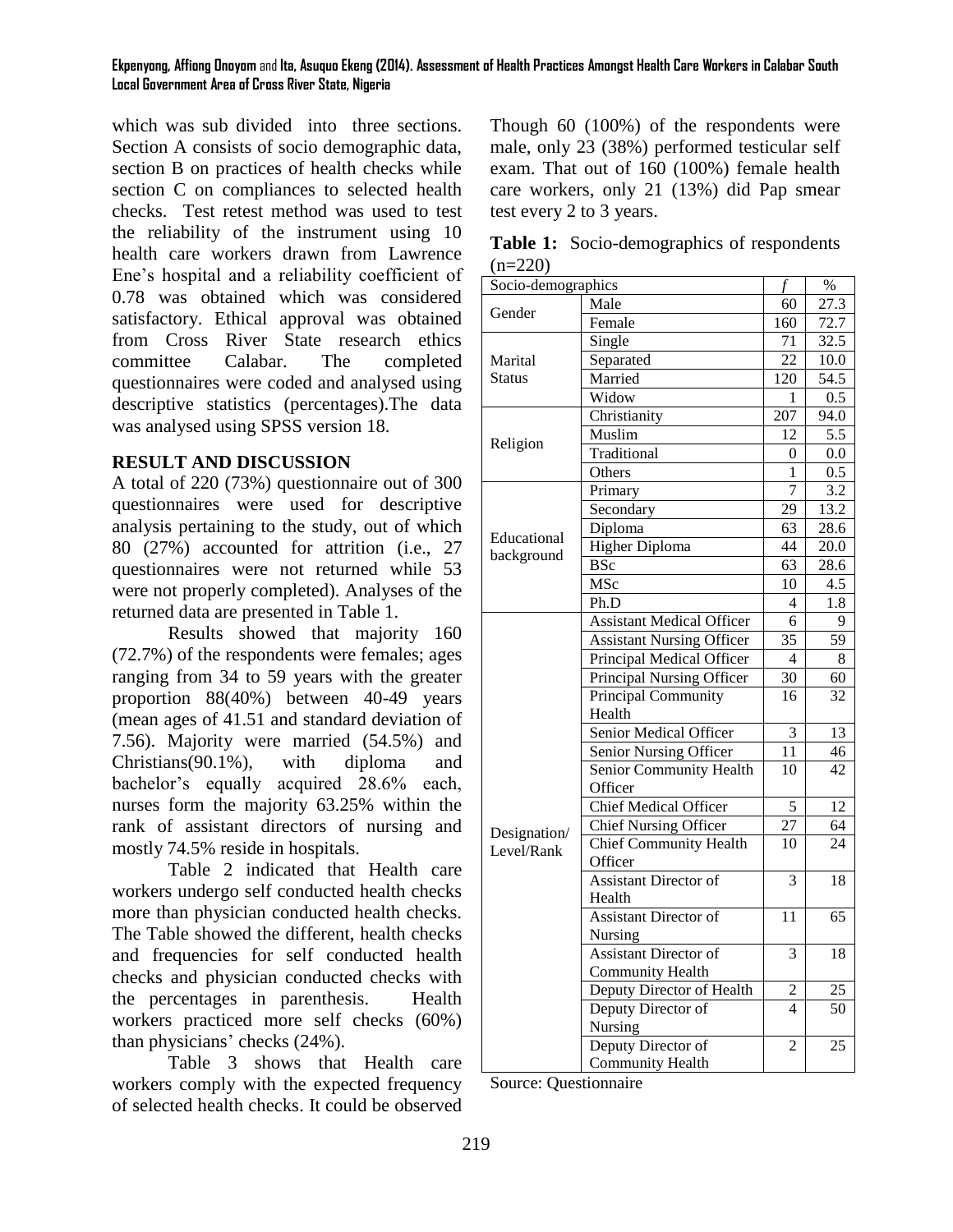| Self conducted checks |            |           | Physician conducted checks  |            |           |
|-----------------------|------------|-----------|-----------------------------|------------|-----------|
| <b>Health Checks</b>  | Frequency  |           | <b>Health Checks</b>        | Frequency  |           |
|                       | <b>Yes</b> | No.       |                             | <b>Yes</b> | No.       |
|                       | No. (%)    | No. (%)   |                             | No. (%)    | No. (%)   |
| Blood pressure        | 179(81.4)  | 91(18.6)  | <b>Annual Medical</b>       | 103(46.8)  | 117(53.2) |
| Urinalysis            | 90(40.9)   | 130(59.1) | <b>Liver Function</b>       | 38(17.3)   | 182(82.7) |
| Exercise              | 167(75.9)  | 54(24.1)  | Kidney function             | 27(12.3)   | 193(87.7) |
| Weight                | 168(76.4)  |           | <b>Blood</b> cholesterol    | 31(14.1)   | 189(85.9) |
| Breast self check     | 108(49.1)  |           | Occult Blood (stool)        | 35(15.9)   | 185(84.1) |
|                       |            |           | Anal test                   | 28(12.7)   | 192(87.3) |
|                       |            |           | Cataract                    | 50(22.7)   | 170(77.3) |
|                       |            |           | Measurement of eye pressure | 92(41.8)   | 128(58.2) |
|                       |            |           | Test for glaucoma           | 52(23.6)   | 168(76.4) |
|                       |            |           | Fasting blood sugar         | 85(38.6)   | 135(61.4) |
|                       |            |           | <b>Prostrate Check</b>      | 29(13.2)   | 191(86.8) |
| Total                 | 712(60)    | 439(40)   | Total                       | 570(24)    | 1850(76)  |

## **Table 2:** Self and Physician Conducted Checks

Source: Questionnaire

## **Table 3:** Compliances to Health Checks

| Compliances                         | Pap smear tests<br>$No. (\%)$ | <b>Testicular Self</b><br>examination | Measurement of<br>body weight | <b>Blood</b> test<br>No. $(\%)$ | Exercise<br>No. (%) |
|-------------------------------------|-------------------------------|---------------------------------------|-------------------------------|---------------------------------|---------------------|
|                                     |                               | No. $(\%)$                            | No. $(\%)$                    |                                 |                     |
| Everyday                            |                               |                                       |                               |                                 | $*110(50.0)$        |
| Once a week                         |                               |                                       | (12.3)<br>27                  |                                 | 51 (23.2)           |
| Once a month                        |                               | 7<br>(12)                             | $*116(52.7)$                  |                                 | 9<br>(4.1)          |
| Once in 2 weeks                     |                               |                                       | (7.7)<br>17                   |                                 |                     |
| Once in 3months                     |                               |                                       |                               |                                 | (100)<br>22         |
| Once in 6 months                    |                               | (25)<br>15                            |                               | $*75(34.1)$                     |                     |
| Once in a year                      |                               | $*23$<br>(38)                         |                               |                                 |                     |
| Once in 2 years                     |                               |                                       |                               | 27(12.3)                        |                     |
| Once in three years                 |                               | (10)<br>6                             |                               |                                 |                     |
| Every two to three<br>years         | $*21$<br>(13)                 |                                       |                               |                                 |                     |
| Every four-five<br>years            | 9<br>(6)                      |                                       |                               |                                 |                     |
| Once in $six$ –ten<br>years         | 29<br>(18)                    |                                       |                               |                                 |                     |
| Only during annual<br>medical exams |                               |                                       | 126<br>(11.8)                 | 76<br>(34.5)                    |                     |
| Only once in<br>lifetime            |                               |                                       |                               | $\overline{7}$<br>(3.2)         |                     |
| None                                | 101<br>(63)                   | 9<br>(15)                             | 34<br>(15.5)                  | 35 (15.9)                       | 28 (12.7)           |
| Total                               | 100<br>(100)                  | (100)<br>60                           | 220<br>(100)                  | 220 (100)                       | 220 (100)           |

Source: Questionnaires; \*Key-Normal levels of compliances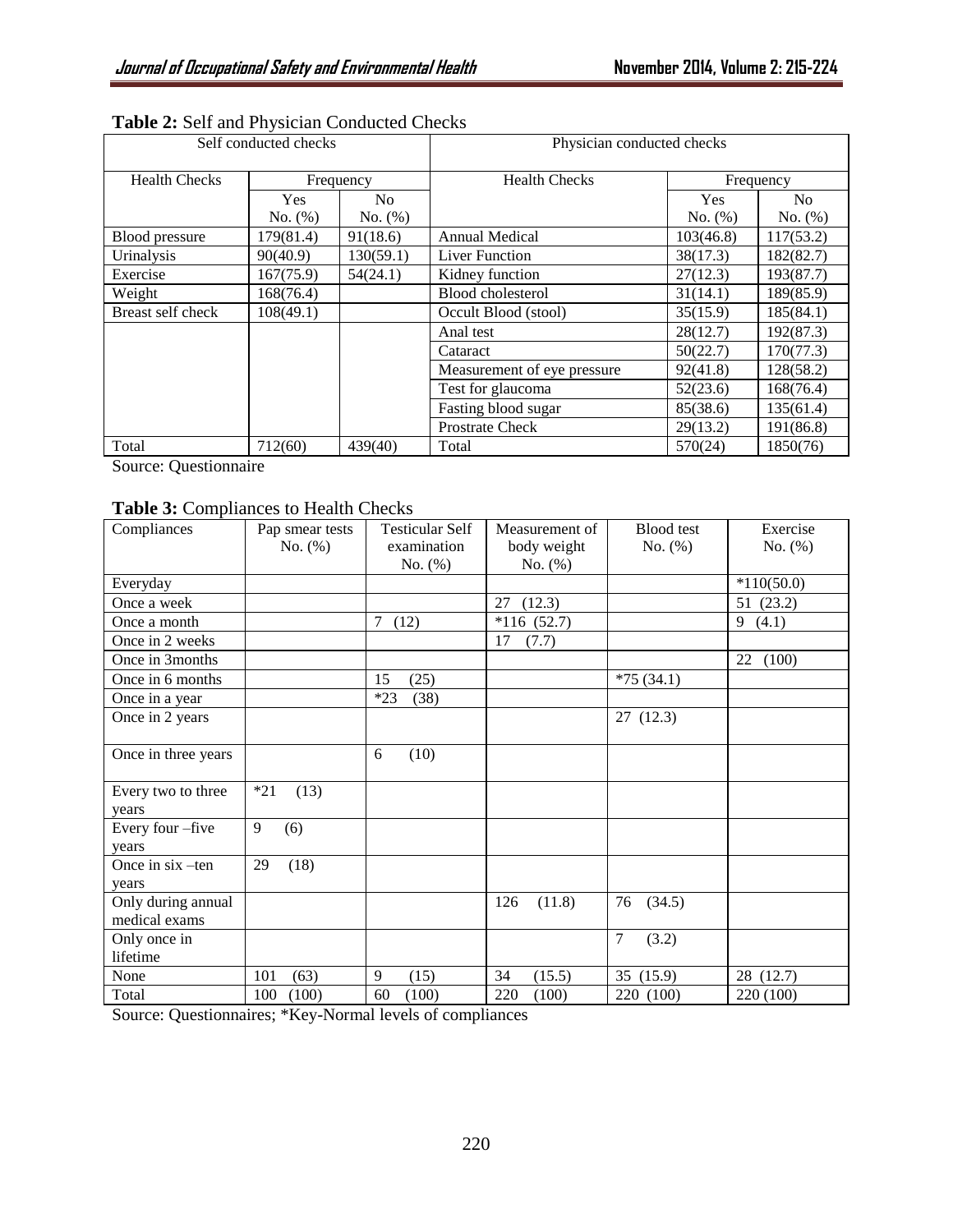Out of 220 (100%) health care workers, 116 (52.7%) carry out the normal measurement of body weight. Only 75

(34.1%) tested their blood normally; and 110 (50%) complied to the normal levels of exercise.

## **DISCUSSION**

Findings that health care workers practiced self conducted health checks more than physician conducted checks surely affected the practices of routine health checks towards promotion of health. Evidence from the study shows low level of practice and involvement in health promotion. This is in keeping with the submission of Ulasi 2006 that more than half of the population that was used for his survey on assessment of risk factors for kidney disease did not have routine medical checkup and about a third engaged in self medication and the level of awareness regarding need for routine medical check and appropriate attitude to health low and also in agreement with Akubue (2000) that most of the people used for the study do not like to undergo annual medical checkups. And even when advised by their doctors only a small proportion usually do so, also in support of imperial cancer research fund Ox Check Study Group (1995) that several researches conducted on health checks in various communities both developed and nondeveloping countries for the effectiveness usually attenuated with non attendance.

Findings on compliances indicated compliances only to self conducted checks. The health care workers though informed do not like to undergo other checks apart from self checks: they do understand the mechanics of practicing routine health checks, but the high cost of services, medical services offer costly laboratory investigations and costlier medication without really helping these patients, act as a barrier the issue of other indirect costs still act as barrier and this manifested itself through the practice of self

checks which are more convenient for the health care workers. This is in support of the American Heart Association Report (2001) that one of the factors that affect compliances is the ease with which an individual can incorporate those recommendation into his or her daily routine and for non compliances as shown by non self conducted checks, the same report still stated that many studies show a decrease in compliance over time. The general implication is that the level of support for practice of routine health checks towards health promotion is poor for non self health checks amongst health care workers which also support the study of Musa (2003) on usage of staff clinic by staff and dependents that patients turn out is usually peaked in the first week of every month and the period conceded with the time when most staff are financially buoyant due to salary payment. Services sought by the subjects were mostly curative compare to preventive services and those presenting for medical tests were mainly staff or children who required the medical fitness for confirmation of their appointment (in the case of staff) or for school entrance in the case of those who are students, also Awodiya as cited by Nwora (2003) asserted that without understanding the relationship between individual choosing lifestyle and the development of disease, the tendency to choose the behavior that are detrimental to health will continue to be present and limited time and access to health maintenance facilities in which very few establishments take the health of their workers into consideration and when they do it is usually in terms of curative services to sick members and their immediate families. Most do not consider, much less provide health maintenance facilities and in most cases a haphazard and unco-ordinated arrangement for health care and in consonant with the above assertion, Wagstaff (2005) reported that government in developing countries generally recognize that these public health function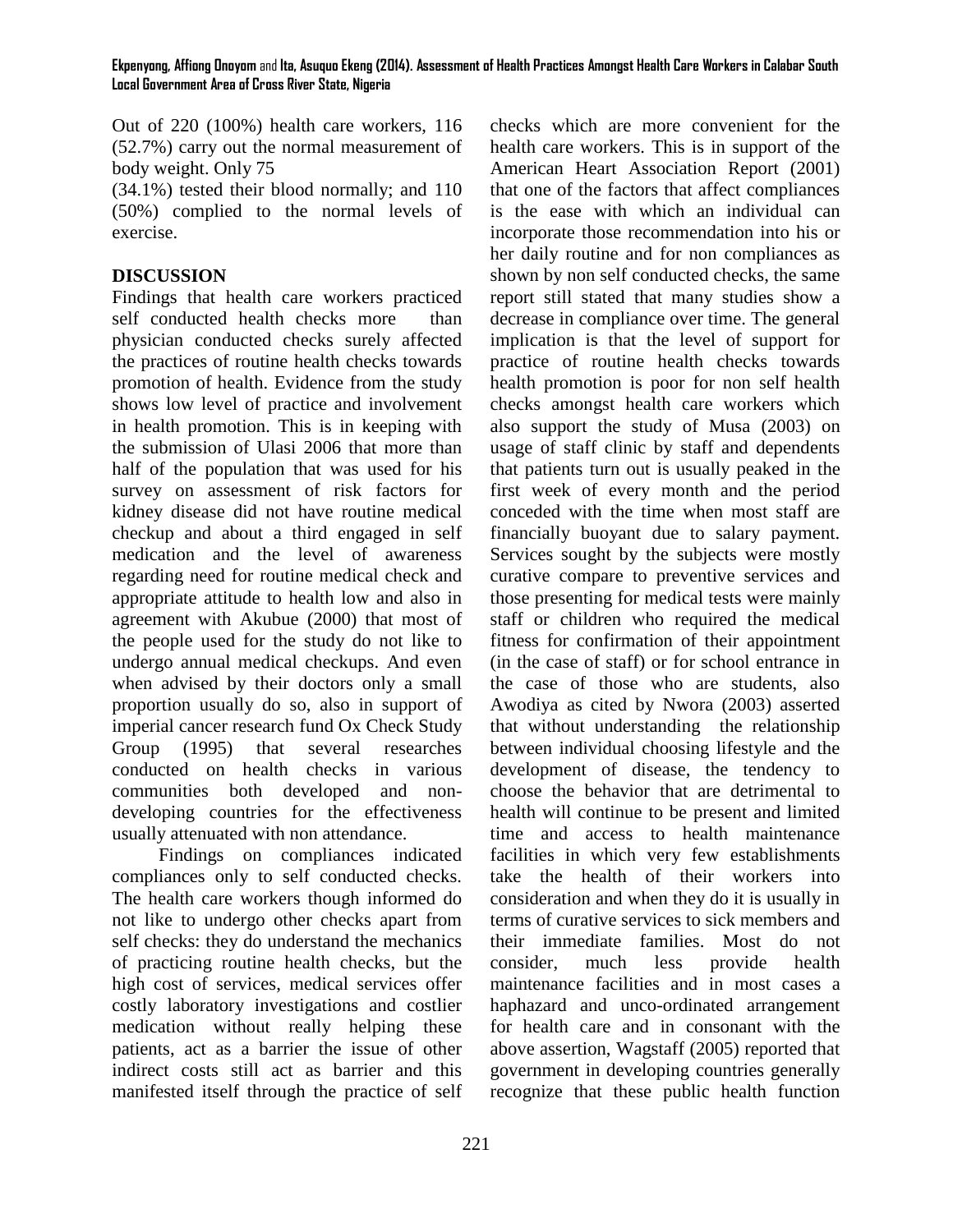(health checks) are important but they often lack the capacity and financial resources to implement them. The implication of the study is that the practice of periodic medical examinations (Health Checks) among the staff was generally poor indicating this aspect of health promotion

### **CONCLUSIONS**

Self conducted health checks are mostly practiced by health care workers. The high rate of non practices of physician conducted checks by health care workers who are suppose to be role models is a wakeup call to spearhead implementation strategies for routine health checks towards health promotion. Most of the health care workers though informed, do not appreciate the importance and need for routine medical checkup. Factors that should be put in place to encourage practices of health checks include Free medical checkup for all health care workers; Compulsory routine health checks for all health workers; and Health education to disabuse the minds of individual against the rush for wealth and fame, with the culture of no rest, time, no exercise to promote individuals interest in the performance of those activities that promote health and enhance well being.

#### **REFERENCES**

- Adimuwagun, Z. A. Ajala, J. A. Oke, E. O, Moronkola, O.A and Jegede, A. S. (2002). *Health Education and promotion*. Ibadan: Royal People Nigeria Ltd.
- Ahmed, S. G. (2003). Laboratory Strategic defense initiatives against transmission of human immune deficiency viruses. *Nigeria post graduate Medical Journal.* 10.4: 254-259.
- Adensanya, J. A. (2004). Global response to health provision. The challenge to public health practitioners. *West African Journal of Nursing*.15.1:56.
- Akpabio, I. (2006). Perceived barriers to nurses practice of health education for women. *West African Journal of Nursing*. 17.2:125-126.
- Akubue, P.I. (2000). *Health Checks and Health Promotion. Your personal guide to a long active life. .Enugu:* Snapp press Ltd.
- Alade, I. O. (2001). *Public Health Nutrition*. Ilorin: S.O.A. Tosco ventures Press.
- American Heart Association report (2001): Compliance retrieved Feb. 17, 2009 from http/www American heart, Org/presenter Jhtm?. identified 436.
- American Heart Association report. (2009). Multi level compliance challenge.436.3 retrieved Feb. 17, 2009 from http/www American heart, Org/presenter Jhtm?. identified 436.
- Azuonwu, G. (2002). *Excellence in Health Care Delivery For Developing Countries*. Ibadan: Evi - Coleman Publications.
- Badru, F.A. (2006). Quality assurance in healthcare practice. The role of nurse manager *West African Journal of Nursing*. 17.2: 172.
- Bakola, S. (2007). Lifestyle Tips for Raising Safe and Healthy kids. *Healthy eating*. 1:12.
- Bamford, M. (1995). *Work & Health, An Introduction to occupational health care* London: Chapman & Hall.
- Basavanthappa, B.T. (2004). *Fundamental of Nursing.* New Delhi .India: Jay pee brothers, Medical Publishers Ltd.
- Basavanthappa, B.T. (2006). *Community Health Nursing.* New Delhi. India: Jay pee brothers, medical publishers Ltd.
- Bellah, K. (1993). *Clinical Health Issues Handbook.* New York: West Publishing Company.
- British Medical Association. (1998). *Health and Environmental Impact Assessment, an Integrated Approach.,* London: Earthscan Publication Limited.
- Bruffaerts, R. Sabbe, M. and Demythenaere, K. (2004). Effects of patients and Health system characteristics on community tenure of Discharged Psychiatric patients, *American Psychiatric Association.*90:5-10
- Brykyzxcynki, M. (1999). *Oxford Journals Medicine*. Health Policy and Planning. 1.1:58-66.
- Capps, K. H. (2006). *Urac Issue Brief Health? Resources* retrieved Nov, 13 2007 from [www.health](http://www.health/) 2 resources com.
- Cole, G.A. (2002). *Management Theory Practice*. Berwilk Great Britain: Martins the publishers Ltd.
- Cross River State. (2006). *Handbook on clinical governance research and training* Calabar: Government House Press.
- Dairius, B. S. (1998). *Advance Health Assessment and Clinical Diagnosis in Primary Care.* New York: Mosby Inc.
- Dochterman, J. M. (2001). *Current Issues in Nursing*. New York: Mosby Inc.
- Doheny. K. (2007). Annual physical exam*.* Unneeded expense*? Web MD medical news*. 28.1-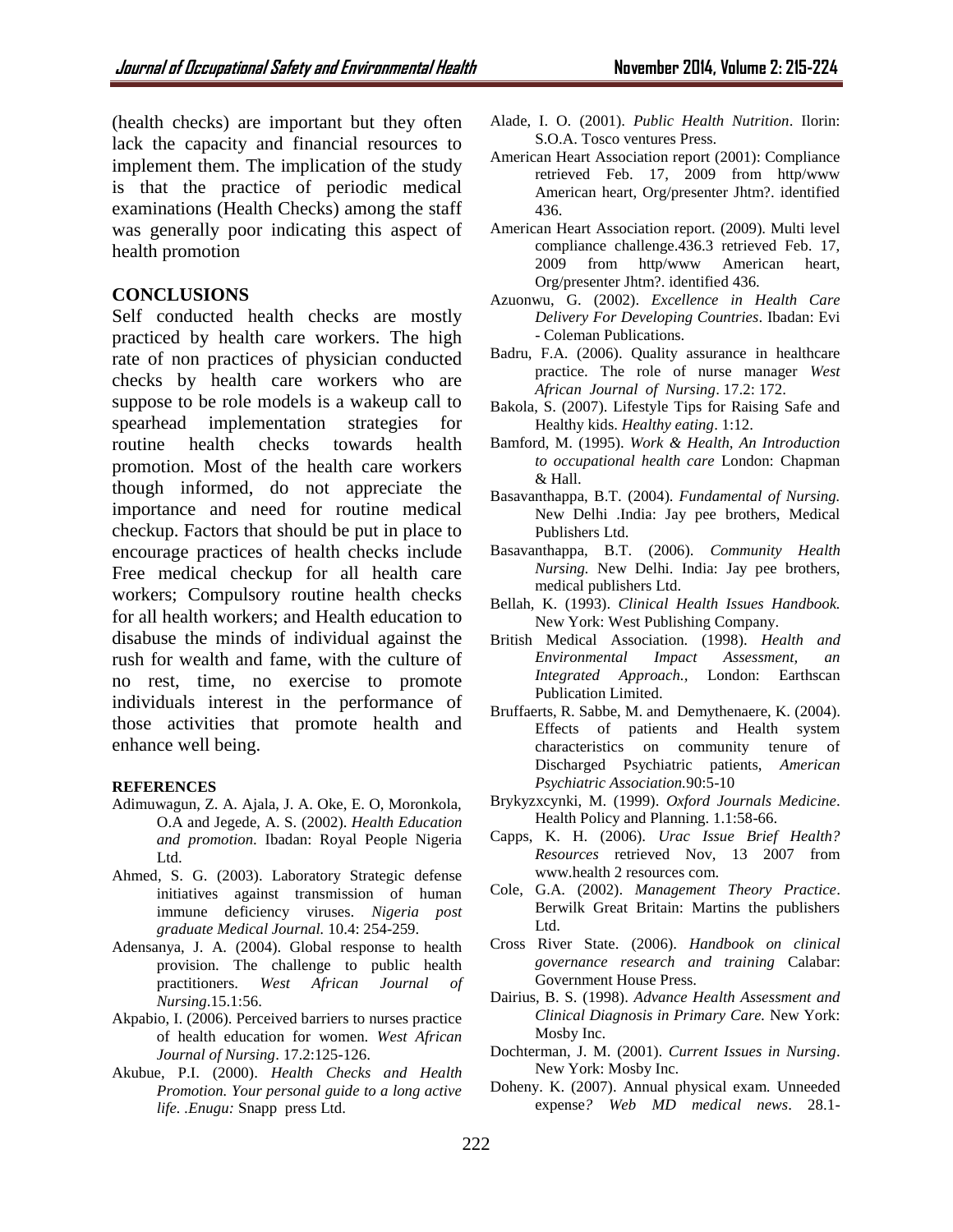3.retrieved Oct.20, 2007 from http//www.web.MD.com/news/annual/physical exam. Unneeded expense.

- Dunbar- Jacob, J. (2007). Models of changing patient behavior. State of the science. *American Journal of Nursing*. 1.6:107.
- Durosaro, O.K. and Akinyooye, F. (2004). *Management Theory and practice*. Ibadan: Sand Printers,
- Egwu, I. N. (2005). *Primary Health Care System in Nigeria.* Lagos: Elmore Printing and Publishing Company.
- Family doctor org (2007): Preventive services for healthy American academy of family physicians. retrieved Sept 10, 2007 from http//www.acpm, net.services 10.html
- Federal Ministry of Health. (2006). *National Health promotion policy* 8-9.
- Froude, C. (2006). Consumer Directed Health Plan. *Urac web M.D. Health Services*.120.11.Retrieved Mar.20, 2007 from www urac org.
- Garret, M. J. (1999). *Health Futures, A handbook for health professional*. World Health Organization Library.
- Green, L. W, Simons-mortin, D. G. and Potvin, L. (1999). *Education and lifestyle Determinants of Health and Disease.* Oxford Textbook of Public Health.  $3<sup>rd</sup>$  Edition vol. 1 the scope of public health.
- Green, L., K., Deeds, M.W, and. Patridge, K.B. (1980). *Health Education Planning A diagnostic approach.* California: May Field Publishing Company.
- Hennekkens, C.H and Buring, J.E. (2001)*. Epidemiology in medicine.* Boston Toronto: Little Brown and company.
- Hitchcock, J. E. and Schubert, P. E. (1999) *Health Nursing caring in action*. New York: Delmar Publishers.
- Imperial cancer research fund ox Check study group. (1995). Effectiveness of Health Checks conducted by nurses in primary care, final result of the ox check study. *British medical journal.* 310: 1099-1104.
- Iwuchukwu-Sobayo, E. (2005). *A manual on infection control for Hospitals in Developing Countries.* Ibadan: University Press.
- Iyaniwura, C.A. (2004). Health promotion in general medical practices in Ogun State. *Nigerian Medical Practitioner* 45.3.
- Lawson, J .B .and Harrison, K. A .and Bergstorm, S. (2001). *Maternity care in developing countries*. Royal College of obstetricians & Gynaecologists.
- Lucas, A..O. and Gilles, H.M. (1990). *A New Short Textbook of Preventive Medicine for Tropics*. Sevennoaks: Eibs.
- Mabegunje, A. L. (2007). Health Challenges of Nigerian Urbanization. Ibadan: Benjamin Oluwakayode Osuntokun Trust.
- Mant, D. (1994). Health Checks time to check out? *Br. J. Gen pract.* 44:512.retrieved Oct.27, 2007 from http/www.acpm net service 10html.
- Merlina S.H Irina (2007). *Attitudes towards medical exams.*58.l:58-66 retrieved Aug.10, 2007.from .htt//bd

English.from.report/cat/humdrum/health/ed.

- Moronkola, O. A and Okanlawon, E. (2003). *Fundamentals of Public and Community Health education*. Ibadan: Royal people Nigerian Ltd.
- Moszynski, P. (2006). Zambia Scraps Healthcare Fees for poor Rural people. *British Medical Journal.* West Africa Edition, 9.3:10
- Mott, S. James, S.and Sperliac, A. (1990). *Addison Wesley Nursing.* California: Mo.Redword city,
- Murray Johnson L. (2000). *International Journal.*  Community Health Education 2000-2001 20.4:323-45.
- Musa, O.I. (2003). Usage of Staff Clinic by Staff and their dependent in a Territory Health Institution in Illorin. *The tropical journal of health science.*10.
	- Nutbeam D. (1986). *Health promotion Glossary* Health promotion 1. 113-127.
	- Nwora, Ozumba, O. Okoya, A. and Ifedion, C.N. (2004). Socio-cultural Practices and Health Implications. *West African Journal of Nursing.* 15.1:66.
	- O'Brien, P. G. Kennedy, W. Z. and Ballard, K. A. (19990. *Psychiatric Nursing, an Integration of theory and practice* . USA: The McGraw-Hill company, Inc.
	- Ogundeji, M.O. (2002). *Background and Status of PHC activities by Year 2000*. Ibadan Nigeria: Xanfun Limited
	- Onuoha, K.C. (2004). Adjusting to retirement Sociomedical view point .*West African Journal of Nursing*.15.1:68
	- *Ottawa Charter for Health Promotion* Nov. 10, 1986 First International Conference on health promotion. Ottawa Canada 17 -21 retrieved Mar.15. 2007.from [www.who.int.whr/2003/en/index.html.](http://www.who.int.whr/2003/en/index.html)
	- Parks, K. (2005). *Preventive and Social Medicine*. India: M/S. Banarsidas Bhanost Publishers Prem.
	- Roemier, M. (2006). *Priority for primary health care*: its development and problems.58.1:58 retrieved feb.15.2007 from file///A:/Primary Health3/htm.